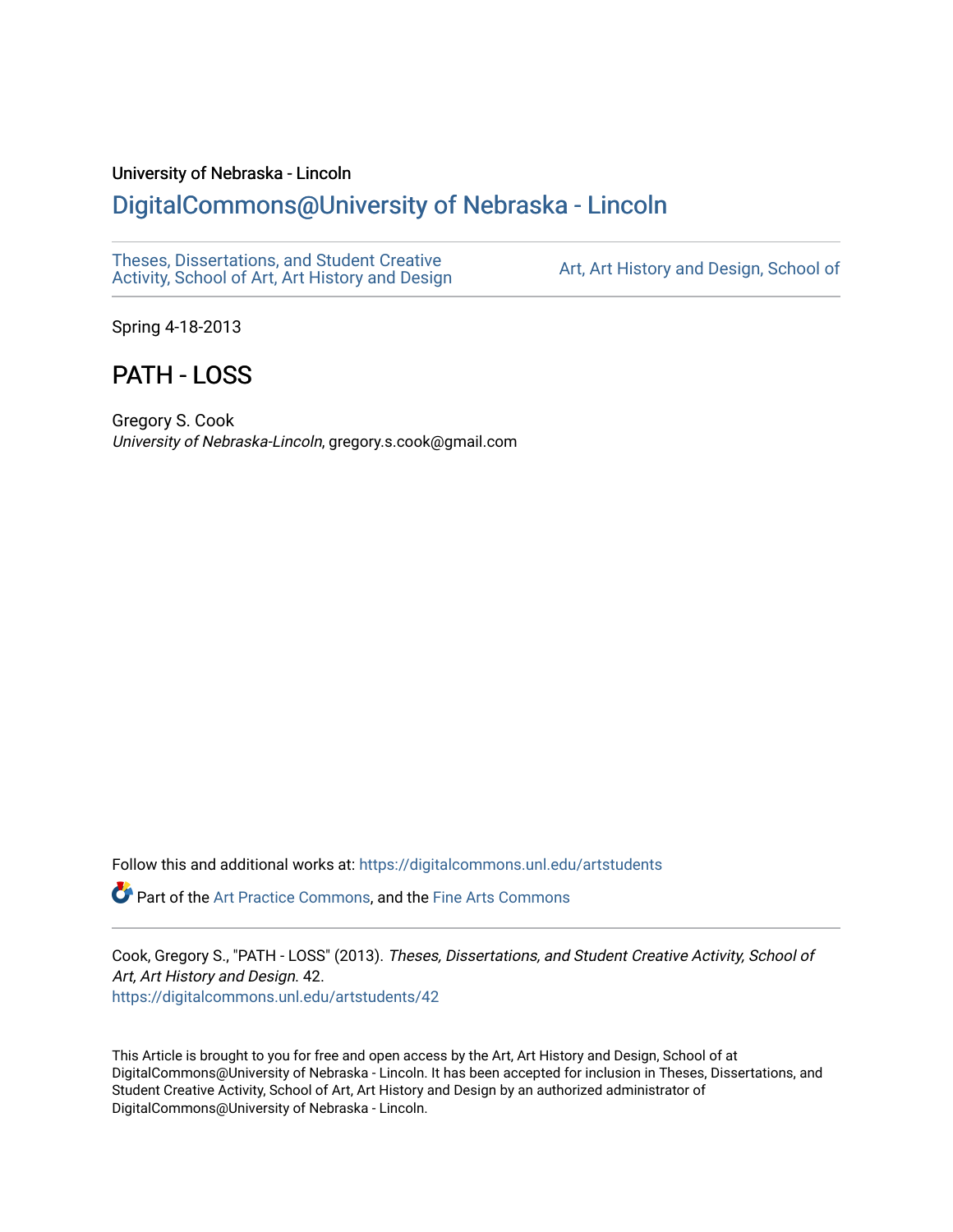## PATH - LOSS

By

Gregory Scott Cook

## A THESIS

Presented to the Faculty of

The Graduate College at the University of Nebraska

In Partial Fulfillment of Requirements

For the Degree of Master of Fine Arts

Major: Art

Under the Supervision of Francisco Souto

Lincoln, Nebraska

April 2013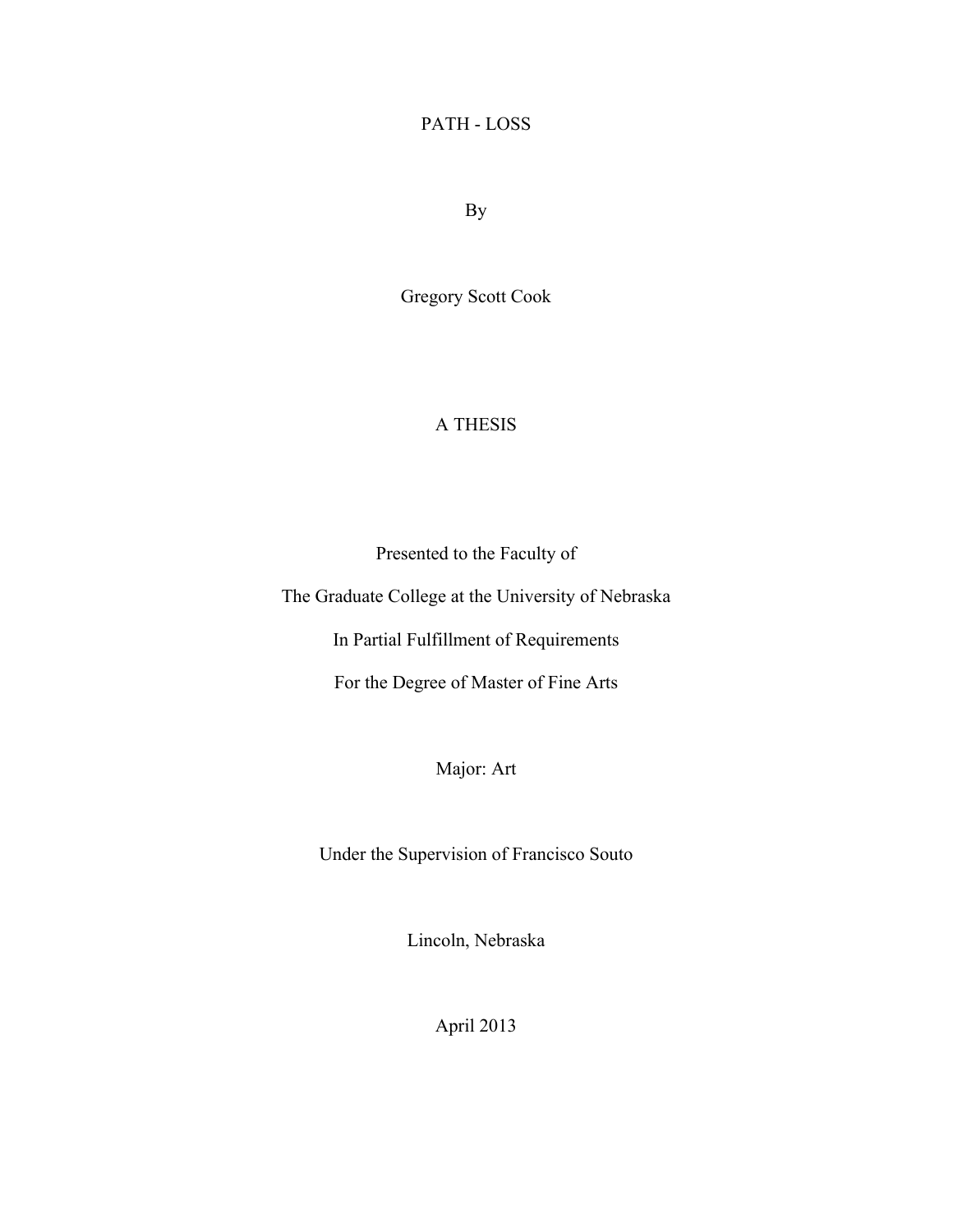### PATH - LOSS

### Gregory Scott Cook, M.F.A.

### University of Nebraska, 2013

Advisor: Francisco Souto

The term "path loss" could be considered somewhat idiomatic – it refers at once to a very specific technical definition and an easily relatable conceptualization, but perhaps its most immediate read is one of defeat, literally "a path, lost." I find this beautifully problematic. In its original end as a term in radio-engineering, it's used to describe the attenuation of a signal through physical space on its way to a receiver – that is, "path loss" describes some kind of thin-ness of intensity, the parts of something snagged along the way; Parts caught in bedrock, lost in soil, or tangled in trees - bearing evidence of travel - but still *received*. I champion this use, this concept – path-loss isn't defeatist, it's indicative of persistence in the face of inevitable change.

Using field-recorded, locationally-specific sound, consciously collected/archived objects/ephemera and personally significant or memorable materials as media, my work explores a personal history of movement, loss/change, inventory, and continuation – but also embraces these terms as descriptive of a method of making art. It's my intention that a somewhat palindromic way of working is present throughout this– dirty, mishandled documents are tightly remade/reconstructed as artist prints from specific materials, while real-world objects are translated through digital space and back to become broken, rough, opportunistically formed sculpture.